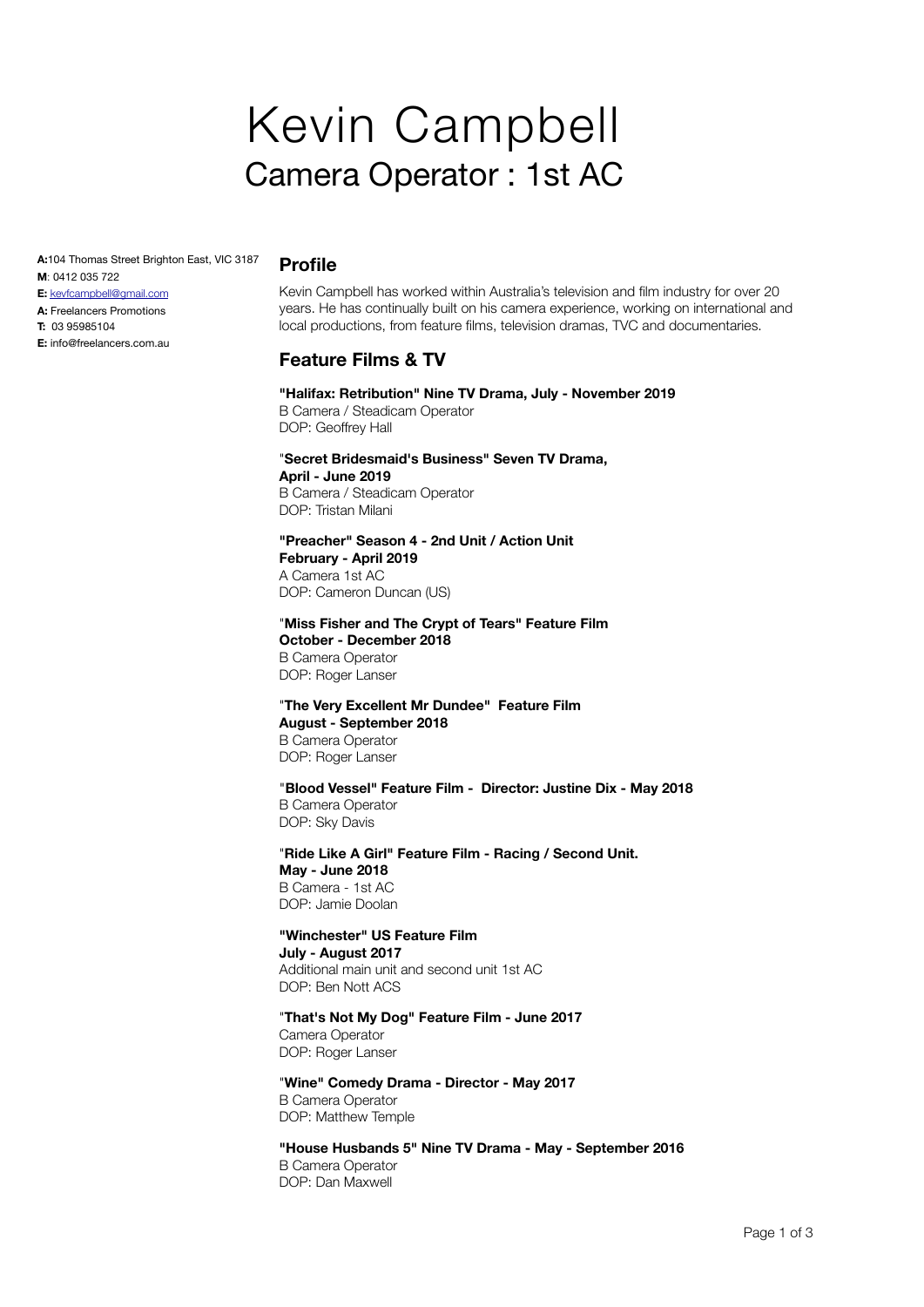**A:**104 Thomas Street Brighton East, VIC 3187 **M**: 0412 035 722

- **E:** [kevfcampbell@gmail.com](mailto:info@kevcampbell.net)
- **A:** Freelancers Promotions
- **T:** 03 95985104

**E:** info@freelancers.com.au

#### "**Upper Middle Bogan 3" ABC TV Comedy - April - May 2016** B Camera Operator DOP: Earl Dresner

#### **"Wentworth 4" Foxtel Drama - August - December 2015**  A Camera Operator DOP: Kathy Chambers

"**House Husbands 4" Nine TV Drama - February - June 2015** Additional Camera Operator DOP: Nic Owens / Bruce Young

# **"Glitch" ABC Drama - November 2014 - February 2015**

A Camera 1st AC / Additional Camera Operator DOP: Simon Chapman

#### **"House Husbands 3" Nine TV Drama - January - June 2014**  A Camera 1st AC / Additional Camera Operator

DOP: Nic Owens

#### "**Never Tear Us Apart" - INXS - June - August 2013** A Camera 1st AC / Additional Camera Operator DOP: Bruce Young

**"Winners And Losers 3" Seven Drama - September 2012 - June 2013** A Camera 1st AC / Additional Camera Operator DOP: Greg De Marigny

#### **"House Husbands" Nine TV Drama - May - August 2012** A Camera 1st AC / Additional Camera Operator DOP: Nic Owens

# **"Mrs Biggs" ITV UK, April - May 2012**

A Camera 1st AC / B Camera Operator DOP: Fabian Wagner UK based

# **"Winners And Losers 2" Seven Network - August 2011 - April 2012** A Camera 1st AC / Additional Camera Operator

DOP: Darrell Martin ACS

# **"Rush IV" Ten TV Drama April - August 2011**

A Camera 1st AC / Additional and C camera Operator DOP: Nic Owens

# "**Paper Giants" ABC Drama - November - December 2010**

A Camera 1st AC / Additional Camera Operator DOP: Bruce Young

#### "**Tangle Series II" Foxtel Drama - January - March 2010**

A Camera 1st AC / Additional Camera Operator DOP: Bruce Young

# **References**

Roger Lanser ACS Tristan Milani ACS Bruce Young ACS